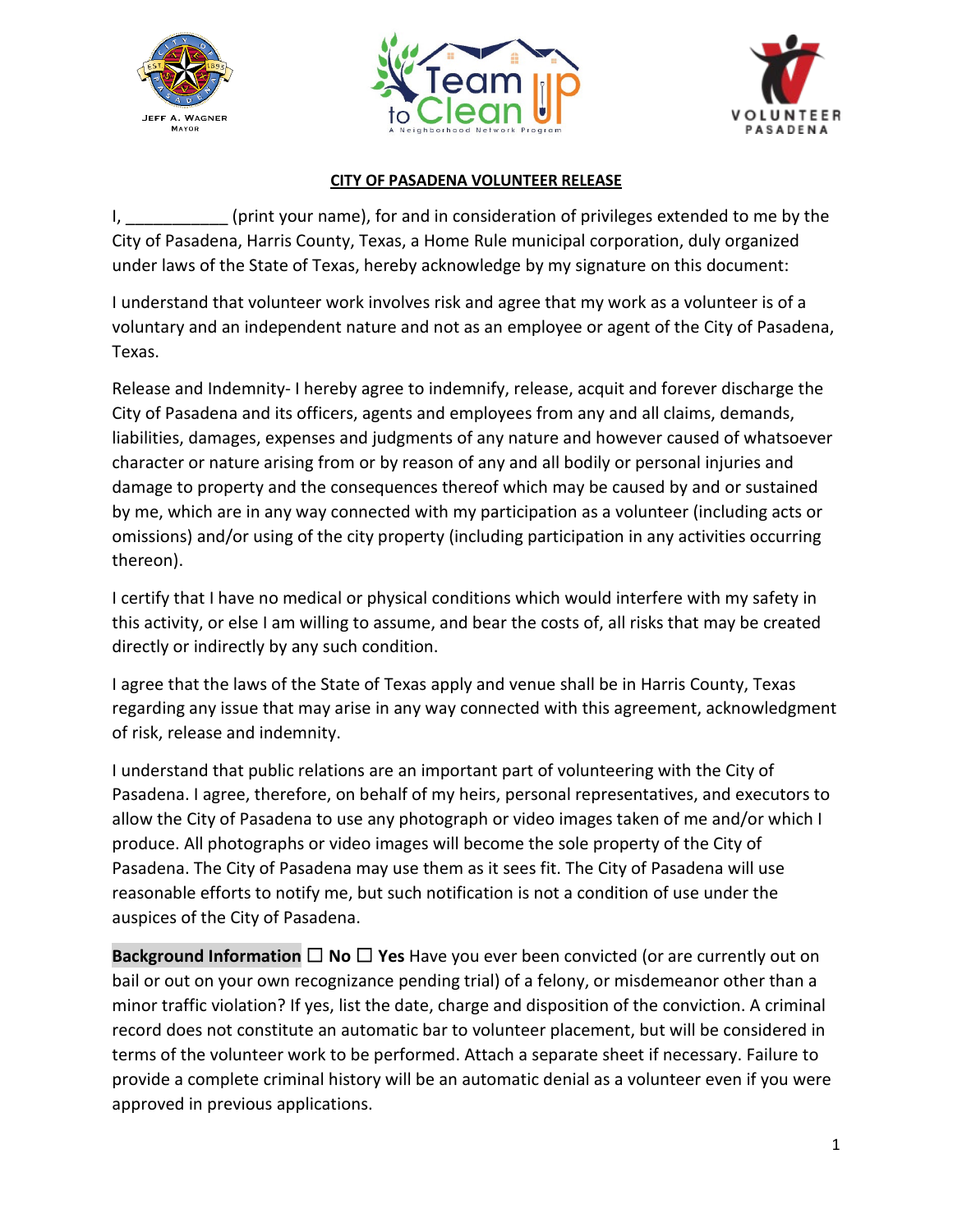I hereby declare that the information provided is true and correct. I also understand that any willful dishonesty may result in legal action taken against me and that I have read and understand the contents of the above document and I agree to be bound by its terms and acknowledge same by my signature hereto:

| Signature of Volunteer                                              | Date                                                                                      |  |  |  |
|---------------------------------------------------------------------|-------------------------------------------------------------------------------------------|--|--|--|
| <b>Printed Name</b>                                                 |                                                                                           |  |  |  |
| <b>Address</b>                                                      | City/State/ ZIP                                                                           |  |  |  |
| Day Phone Number                                                    | E-mail Address                                                                            |  |  |  |
| <b>EMERGENCY CONTACT INFORMATION</b>                                |                                                                                           |  |  |  |
| In case of an emergency, please notify:                             |                                                                                           |  |  |  |
| Name                                                                | Relationship                                                                              |  |  |  |
| <b>Cell Phone</b>                                                   | <b>Other Phone</b>                                                                        |  |  |  |
| <b>VOLUNTEERS UNDER 18 MUST COMPLETE THE NEXT PAGE OF THIS FORM</b> |                                                                                           |  |  |  |
|                                                                     |                                                                                           |  |  |  |
|                                                                     | ** Upon completion of this form, please print, sign and email to Ljowell@pasadenatx.gov** |  |  |  |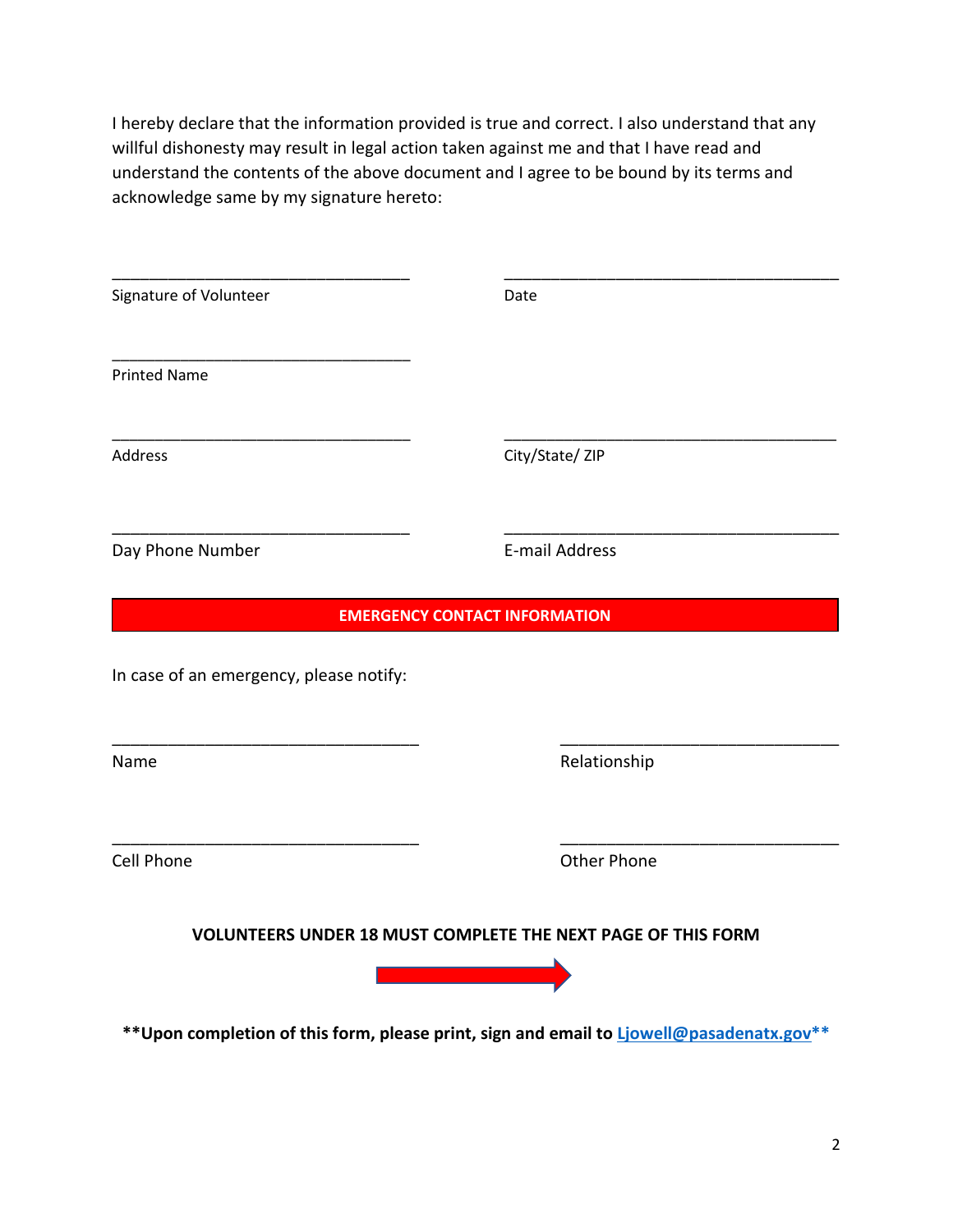## **IF APPLICABLE – PARENT OR GUARDIAN ADDITIONAL INDEMNIFACATION (MUST BE COMPLETED FOR VOLUNTEERS UNDER THE AGE OF 18)**

In consideration of  $\qquad \qquad$  ("Minor") being permitted by the City of Pasadena to volunteer and to use its property (i.e., city equipment and facilities) as described, I further agree to the foregoing indemnity and release and hold harmless the city from any and all claims that are brought by, or on behalf of, minor and which are in any way connected with such volunteer work or participation by minor.

\*Volunteers age 16 up to 18 will not be allowed to volunteer without a parent or parentassigned guardian (scout troop leader, teacher, youth group leader, etc.) present. \*For safety's sake, if anyone is found to be acting in an unsafe manner, they will be asked to leave.

| Signature of Parent or Guardian of Minor                                                                                    |                              | Date                  |                      |  |
|-----------------------------------------------------------------------------------------------------------------------------|------------------------------|-----------------------|----------------------|--|
| <b>Printed Name</b>                                                                                                         |                              |                       |                      |  |
| <b>Address</b>                                                                                                              |                              | City/State/Zip        |                      |  |
| Day Phone Number                                                                                                            |                              | <b>E-Mail Address</b> |                      |  |
| My Shirt Size Is: $\Box$ Small $\Box$ Medium $\Box$ Large<br>(Check One)<br>$\Box$ X Large $\Box$ XX Large $\Box$ XXX Large |                              |                       |                      |  |
| Special Skills (check all that apply):                                                                                      |                              |                       |                      |  |
| $\Box$ Project Management                                                                                                   | $\Box$ Carpentry             |                       | $\Box$ Painting      |  |
| $\Box$ Fencing                                                                                                              | $\Box$ Landscaping/Lawn Care |                       | $\Box$ Tree Trimming |  |
| $\Box$ Stump Removal                                                                                                        | $\Box$ Roofing               |                       | $\Box$ Siding        |  |
| $\Box$ Brick masonry                                                                                                        |                              |                       |                      |  |
| $\Box$ Other (please explain)                                                                                               |                              |                       |                      |  |

*\*\*Upon completion of this form, please print, sign and email t[o Ljowell@pasadenatx.gov\\*\\*](mailto:Ljowell@pasadenatx.gov**)*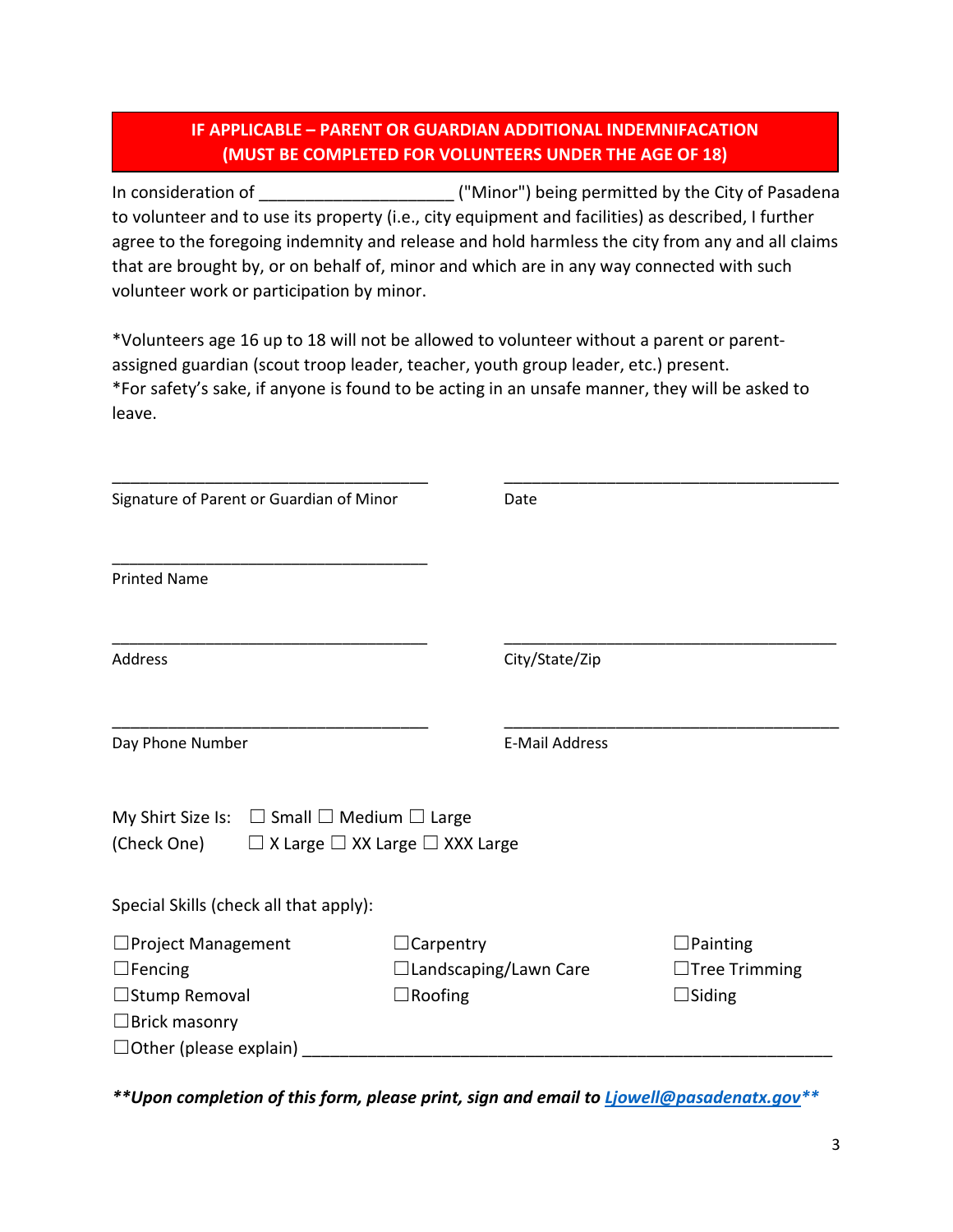## **City of Pasadena Accident and Waiver Release of Liability Form**

I HEREBY ASSUME ALL OF THE RISKS OF VOLUNTEERING IN THIS ACTIVITY OR EVENT, including by way of example and not limitation, any risks that may arise from negligence or carelessness on the part of the persons or entities being released, from dangerous or defective equipment or property owned, maintained, or controlled by them, or because of their possible liability without fault.

I certify that I am physically fit, have sufficiently prepared or trained for participation in the activity or event, and have not been advised to not participate by a qualified medical professional. I certify that there are no health-related reasons or problems which preclude my participation in this activity or event.

I acknowledge that this Accident Waiver and Release of Liability Form will be used by the event holders, sponsors, and organizers of the activity or event in which I may participate, and that it will govern my actions and responsibilities at said activity.

In consideration of my application and permitting me to participate in this event, I hereby take action for myself, my executors, administrators, heirs, next of kin, successors, and assigns as follows:

(A) I WAIVE, RELEASE, AND DISCHARGE from any and all liability, including but not limited to, liability arising from the negligence or fault of the entities or persons released, for my death, disability, personal injury, property damage, property theft, or actions of any kind which may hereafter occur to me including my traveling to and from this activity, THE FOLLOWING ENTITIES OR PERSONS: The City of Pasadena and/or their directors, officers, employees, volunteers, representatives, agents, the activity or event holders, activity or event sponsors, and activity or event volunteers;

(B) I INDEMNIFY, HOLD HARMLESS, AND PROMISE NOT TO SUE the entities or persons mentioned in this paragraph from any and all liabilities or claims made as a result of participation in this activity, whether caused by the negligence of release or otherwise.

I acknowledge that the City of Pasadena and their directors, officers, volunteers, representatives, and agents are NOT responsible for the errors, omissions, acts, or failures to act of any party or entity conducting a specific event or activity on behalf of the City of Pasadena.

I acknowledge that this activity or event may involve a test of a person's physical and mental limits and may carry with it the potential for death, serious injury, and property loss. The risks include, but are not limited to, those caused by terrain, facilities, temperature, weather, condition of participants, equipment, vehicular traffic, actions of other people including, but not limited to, participants, volunteers, spectators, coaches, event officials, and event monitors and/or producers of the event, and lack of hydration. These risks are not only inherent to participants, but are also present for volunteers.

I hereby consent to receive medical treatment which may be deemed advisable in the event of injury, accident, and/or illness during this activity or event.

I understand while participating in this activity or event, I may be photographed. I agree to allow my photo, video, or film likeness to be used for any legitimate purpose by the event holders, producers, sponsors, organizers, and assigns.